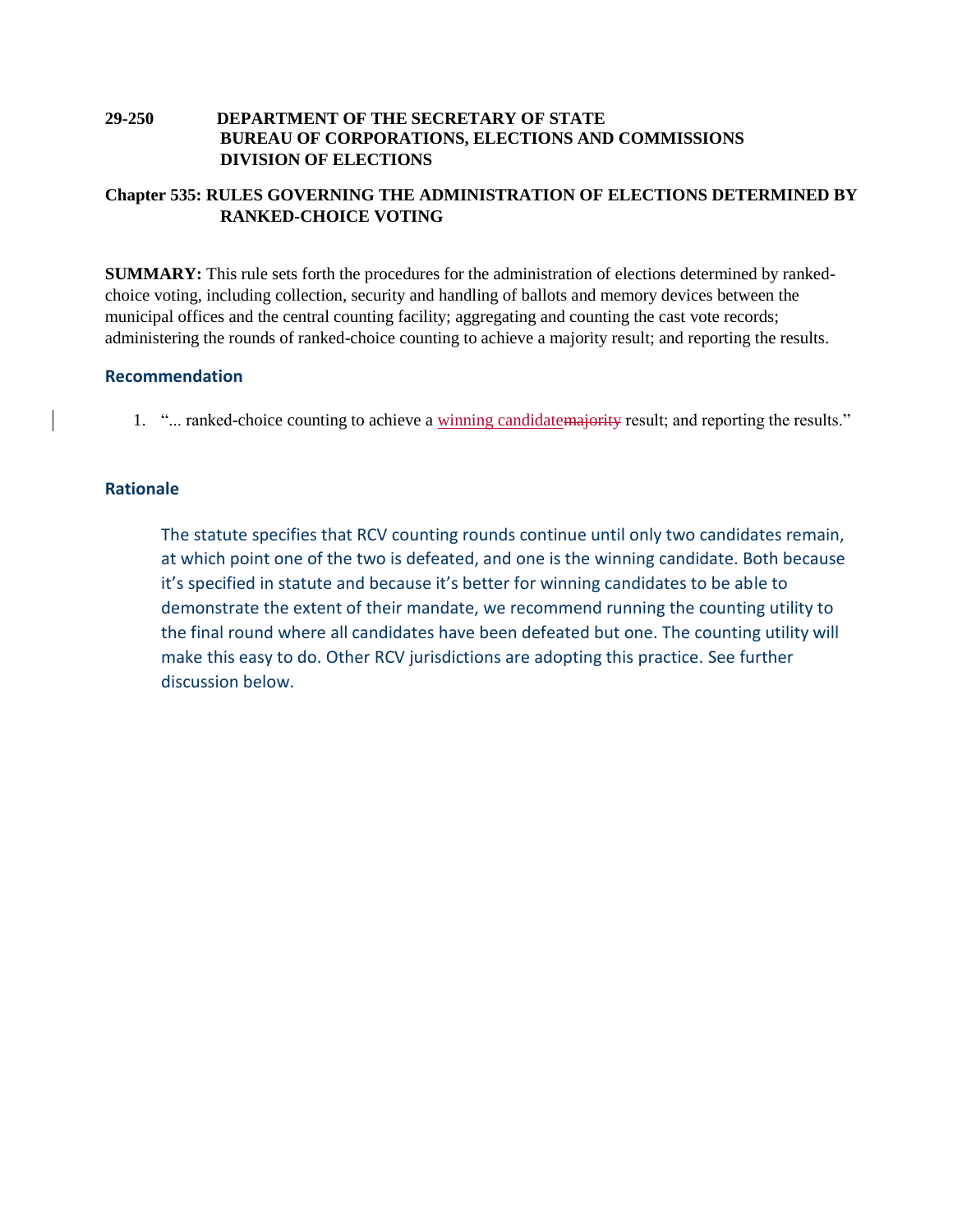### **SECTION L Applicability of Ranked-choice Voting.**

Elections for an office defined in 21-A M.R.S.A. §1, sub-§27-C will be determined by the rankedchoice voting process described in these rules when there are three or more candidates who have qualified to be listed on the ballot for that office or when there is a combination of at least two candidates who have qualified to be listed on the ballot for that office plus at least one declared writein candidate,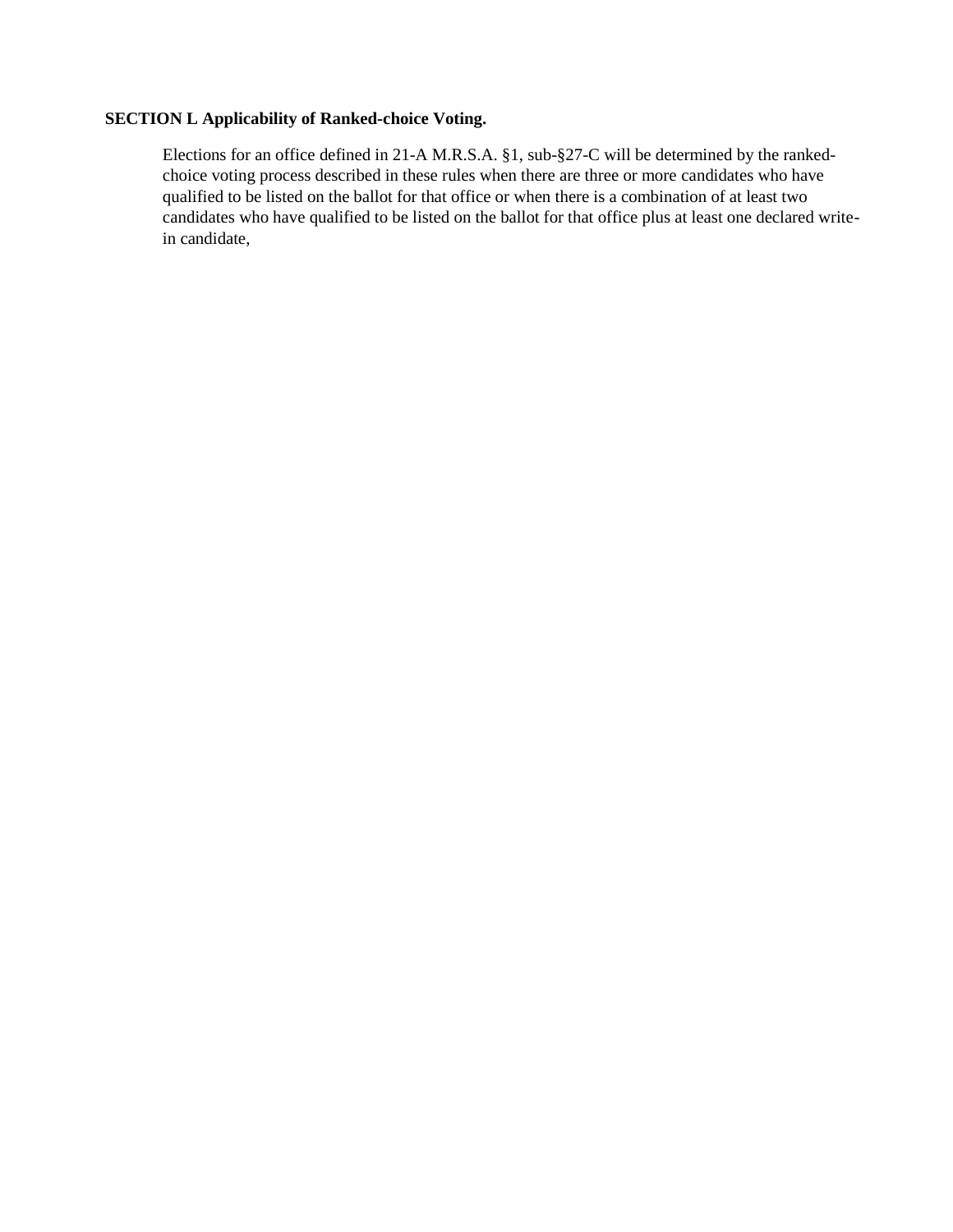## **SECTION 2. Definitions.**

1. "Continuing ballot", as defined in 21-A M.R.S.A. § 723-A, sub-§ 1, paragraph B, means a ballot that is not an exhausted ballot,

2. "Continuing candidate," as defined in 21-A M.R.S.A. § 723-A, sub-§ 1, paragraph C, means a candidate who has not been defeated.

3. "Election results reporting program" means the software program that is compatible with the current tabulation system used by the state and is capable of processing and aggregating the results and cast vote records created by scanning the ballots.

4. "Ranking," as defined in 21-A M.R.S.A, § 723-A, sub-§ 1, paragraph I, means the number or the numeric position assigned on a ballot by a voter to a candidate to express the voter's preference for that candidate. Ranking number one is the highest ranking, ranking number two is the next-highest ranking and so on.

5. "RCV count" means the ranked-choice counting process defined in these rules.

6. "RCV counting facility" means a facility in the Augusta area selected by the Secretary of State and the room or rooms in that facility in which one or more RCV counts will take place.

7. "RCV counting utility" means a specialty software program or utility that incorporates the rankedchoice vote counting requirements defined in Section 4, subsection 2 of these rules, and electronically completes the rounds of the RCV count.

8. "Skipped ranking," as defined in 21-A M.R.S.A, § 723-A, sub-§ I, paragraph K, means a circumstance in which a voter has left a ranking blank and ranks a candidate at a subsequent ranking.

9. "UOCAVA election officials" means the officials who centrally process and count the absentee ballots received by the Secretary of State from Maine uniformed service and overseas voters pursuant to Chapter 525, Rules for Administering the Central Issuance and Processing of UOCAVA Absentee Ballots.

## **Recommendation**

- 1. Incorporate the statutory definitions from 723-A into the rules for completeness, consistency, and ease of understanding.
- 2. Add a new definition for "winning candidate." "Winning candidate" means that candidate who is the continuing candidate after all other candidates have been defeated.

# **Rationale**

Already covered.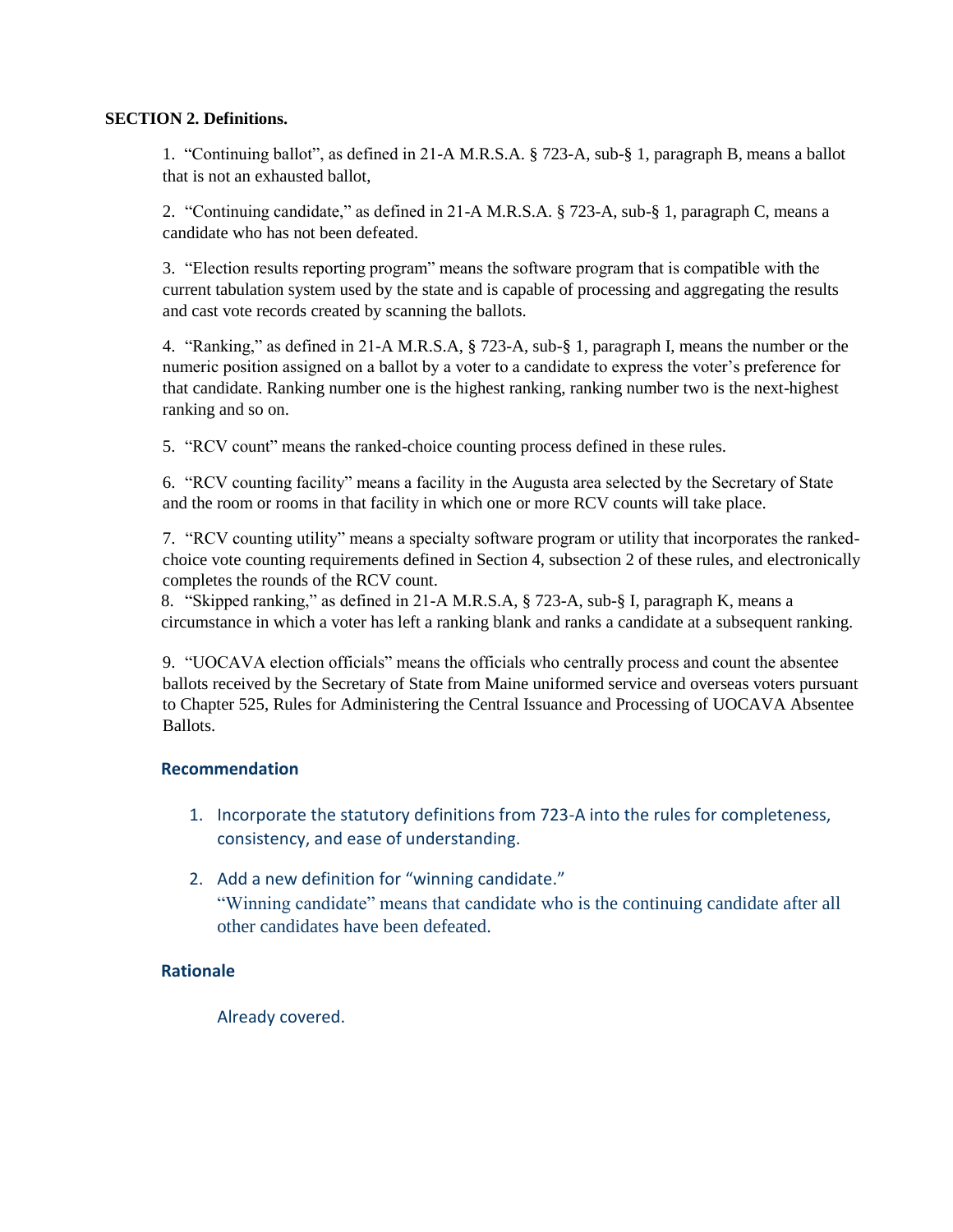#### **SECTION 3. Ballot Design.**

**1. Authority of Secretary of State.** The Secretary of State has the sole authority to determine the design of ballots containing ranked-choice voting contests, including whether to place ranked-choice contests and non-ranked-choice contests on the same or separate ballot pages.

This determination will be made after the candidate filing deadline has passed, when the number of contests subject to ranked-choice voting and the number of candidates who have qualified for those contests is known. Ranked-choice contests will be grouped together and presented either on a separate ballot page from the non-ranked-choice contests, or on one side of a combined ranked-choice and non-ranked-choice ballot page. Ballot heading information and specific instructions will be presented above or next to the first contest of each type (i.e., ranked-choice contest, non-rankedchoice contest or referendum contest). Each ballot page or grouping of contests will adhere to the ballot order and layout requirements, as near as practicable, of 21-A M.R.S.A. §601, §604-A, §723- A. The final design will be based on the space and design limitations of the ballot design software, while following the best practices for ballot design to the greatest extent possible.

**2. Ranked-choice layout.** The ballot will be designed in a manner that allows voters to rank as many candidates as they wish, up to and including all listed candidates and one declared write-in candidate, in order of choice. If there is no declared write-in candidate who has qualified in accordance with 21- A M.R.S.A. §722-A for a ranked-choice voting contest, then the Secretary of State may eliminate the write-in space for the contest so that the voter will have the ability to rank only the candidates listed on the ballot.

## **Recommendation**

We hope that best practice can be accommodated in the ballot design to the greatest extent possible, with one column for a list of candidates in alphabetic order and enough ranking columns to the right so that each candidate can be ranked, with each ranking in its own separate column on the ballot, we recommend no change. We understand that best practice is to put the numbers in the ovals in the ranking columns, not just showing them as column headings.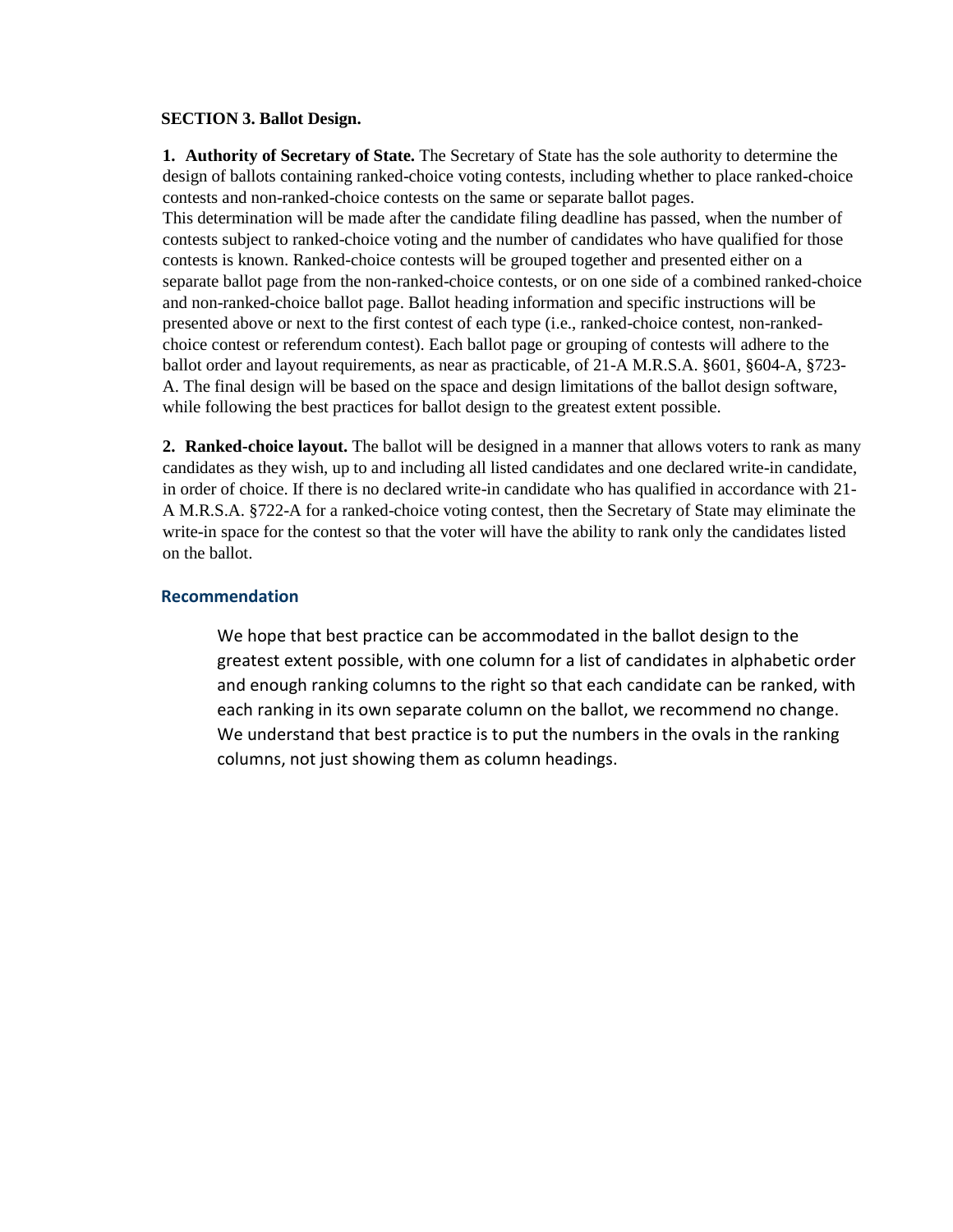## **SECTION 4. Vote Counting Procedures.**

**1. Municipal vote counting and reporting.** After the polls close on election day, election officials in each municipality will tally the ballots either by hand-count or by using an approved tabulation system as authorized by the Secretary of State and will record the first choice votes cast for all ranked-choice voting contests in the same manner as for contests determined by plurality pursuant to 21-A M.R.S.A. §695. Each municipality will prepare an election return and will submit an attested copy of the election return to the Secretary of State within 3 business days after election day as provided in 21-A M.R.S.A. §§711 and 712.

## **2. Ranked-choice vote counting.**

A. **General procedures.** If no candidate has a majority of first choice votes based on the election returns provided by municipalities under subsection 1 of this section, the RCV count must be conducted under the supervision of the Secretary of State in successive rounds, as further described in Section 6 of these rules. In each round, the number of votes for each continuing candidate must be counted. Each continuing ballot counts as one vote for its highest-ranked continuing candidate for that round. Exhausted ballots are not counted for any continuing candidate. At the end of each round, if no candidate receives a majority of the votes cast in that round, the last-place candidate is eliminated, and the next- highest-ranked continuing candidate on the defeated candidate's ballots is transferred and added to the totals for the continuing candidate for the next round.

# **Recommendation**

- 1. "If no candidate has the  $\frac{a \cdot f}{b}$  first choice vote on more than 50% of the  $\frac{a}{c}$  majority of first choice votes ballots that were cast for the contest based on the election returns provided by municipalities under subsection 1 of this section, the RCV count must be conducted under the supervision of the Secretary of State in successive rounds, as further described in Section 6 of these rules."
- 2. "At the end of each round, if there are more than 2 continuing candidates, the last place candidate is defeated, no candidate receives a majority of the votes cast in that round, the last-place candidate is eliminated, and the vote for the next- highestranked continuing candidate on the defeated candidate's ballots is transferred and added to the totals for the continuing candidate for the next round. Batch elimination may defeat multiple candidates in a single round. If there are 2 or fewer continuing candidates, the candidate with the most votes in the final round is the winning candidate."

## **Rationale**

"Majority" is not a defined term, except in the paragraph below, where the definition is problematical.

The statute specifies that RCV counting rounds continue until only two candidates remain, at which point one of the two is defeated, and one is the winning candidate. Both because it's specified in statute and because it's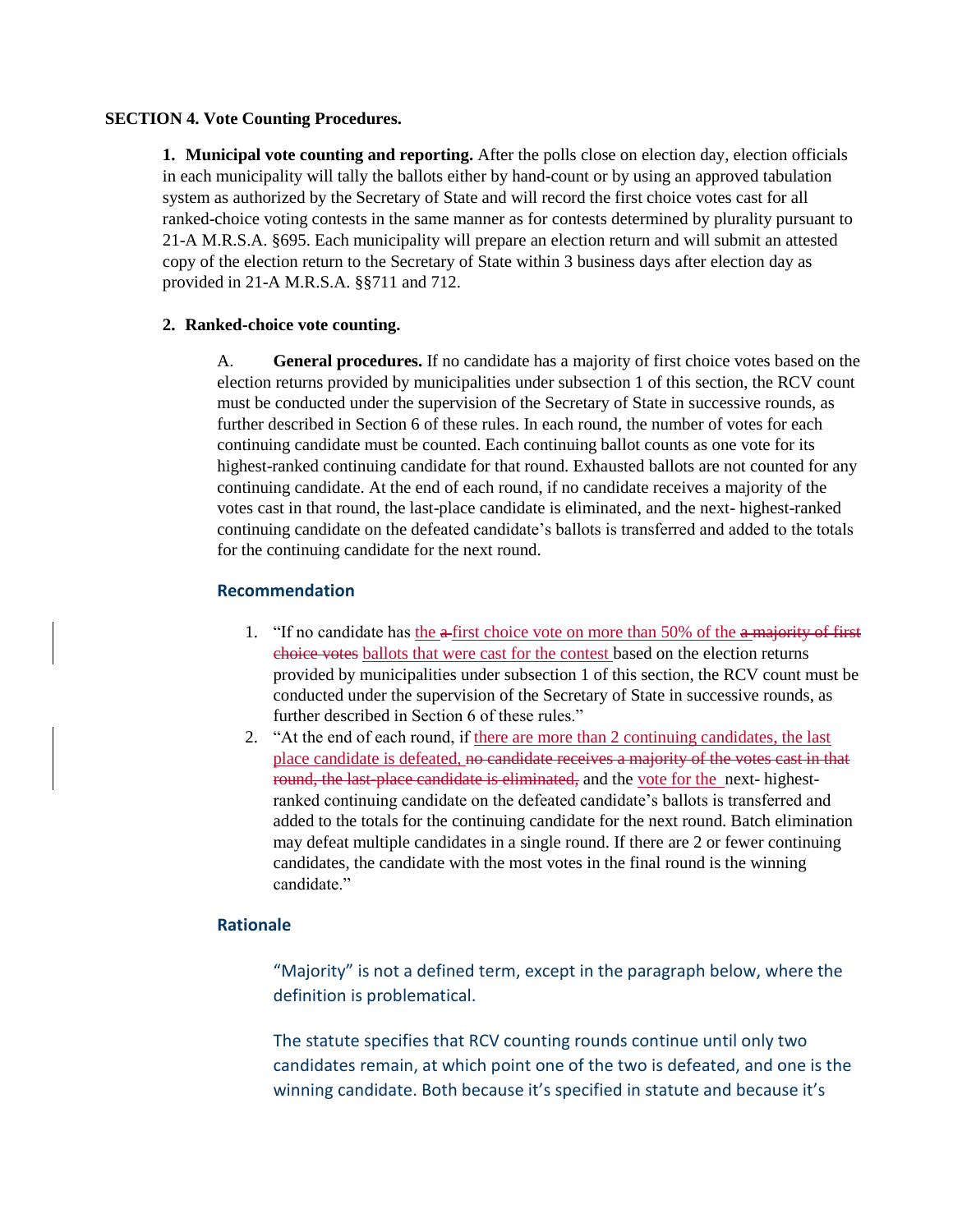better for winning candidates to be able to demonstrate the extent of their mandate, we recommend running the counting utility to the final round where all candidates have been defeated but one. The counting utility will make this easy to do. Other RCV jurisdictions are adopting this practice. See further discussion below.

Finally, the statute talks about "defeating" candidates, while the rules talk about "eliminating" candidates. Beginning here and continuing below, we recommend using the statutory term where appropriate.

B, **Threshold for majority.** A majority is considered to be achieved when a candidate receives 1 vote more than 50% of the total votes for all continuing candidates cast in the specified round, excluding overvotes, undervotes (i.e., skipped or blank votes) and exhausted ballots.

### **Recommendation**

Eliminate this paragraph.

# **Rationale**

Substitute what's here for a definition of "winning candidate" as outlined above and throughout. The definition proposed here has an arithmetic problem. To appreciate why this definition of a majority threshold is defective, consider the small case of just five continuing votes. Fifty percent of five votes is two and a half votes. This definition would require a candidate get at least three and half votes to have a majority -- that is, four votes, instead of three. (If this paragraph stays, note that "undervote" is not a defined term in statute or in Section 2.)

C. **Handling of certain ballot rankings.** As provided in 21-A M.R.S.A §723-A, sub-§l, and these rules, the following ballot ranking situations will be counted as follows:

#### **Recommendation**

We recommend that the tabulator scanners be programmed to recognize these ballot conditions and return the ballot to the voter to be corrected before the ballot is cast.

(1) **Overvote.** An overvote occurs when a voter marks more than one candidate for the same ranking (i.e., in the same ranking column). Upon the first instance of encountering an overvote during the RCV count the ballot is deemed exhausted for that contest, and no subsequent candidate rankings marked on that ballot are counted.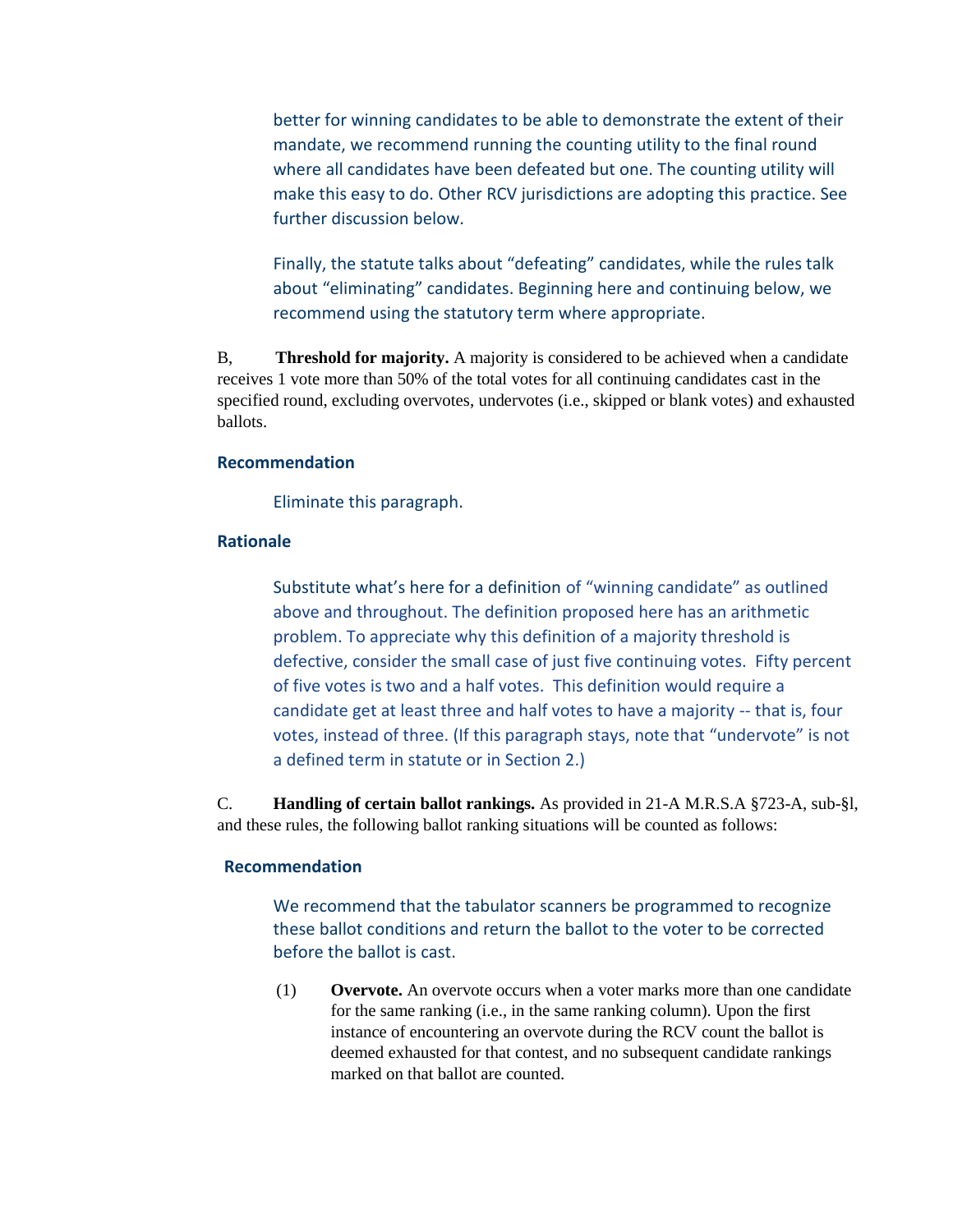#### Suggest rewording paragraph (1) as follows:

**(1) Overvote.** An overvote occurs when a voter marks more than one candidate for the same ranking (i.e., in the same ranking column). An overvote invalidates the overvoted rankings and all subsequent rankings marked for that contest on that ballot. Candidates ranked higher than the overvote are counted as long as they are continuing candidates. Upon the first instance of encountering an overvote during the RCV count, the ballot is deemed exhausted for that contest, and no subsequent candidate rankings marked on that ballot are counted.

### **Rationale**

The original language: "Upon the first instance of encountering an overvote during the RCV count the ballot is deemed exhausted for that contest ...." is confusing. it implies that the first instance of an overvote on one ballot could have consequences for the entire RCV count.

- (2) **Single skipped ranking.** A single skipped ranking occurs when a voter does not mark (i.e,, skips or leaves blank) a ranking but marks the subsequent ranking for a candidate. The single skipped ranking is ignored, and the subsequent ranking is counted in the current round, as long as that ranking is for a continuing candidate. For example, if the voter did not mark any candidate for the first ranking, but marked a continuing candidate for the second ranking, then the second ranked choice is counted in the first round of the RCV count.
- (3) **Two consecutive skipped rankings.** When a voter does not mark (i.e., skips or leaves blank) two or more consecutive rankings, then the ballot is deemed exhausted for that contest, and no subsequent candidate rankings marked on that ballot are counted.
- (4) **Duplicate ranking for the same candidate.** A duplicate ranking occurs when a voter marks more than one ranking column for the same candidate. If a voter marks a duplicate ranking for one candidate and ranks no other candidates, then the ballot will be counted for the highest ranking of that candidate. If the candidate with the duplicate ranking is eliminated, the ballot is deemed exhausted for that contest, and no subsequent candidate rankings marked on that ballot are counted. If a voter marks a duplicate ranking for one candidate but also ranks other candidates, if the candidate with the duplicate ranking is eliminated, then the next continuing candidate who is ranked will be counted in the next round.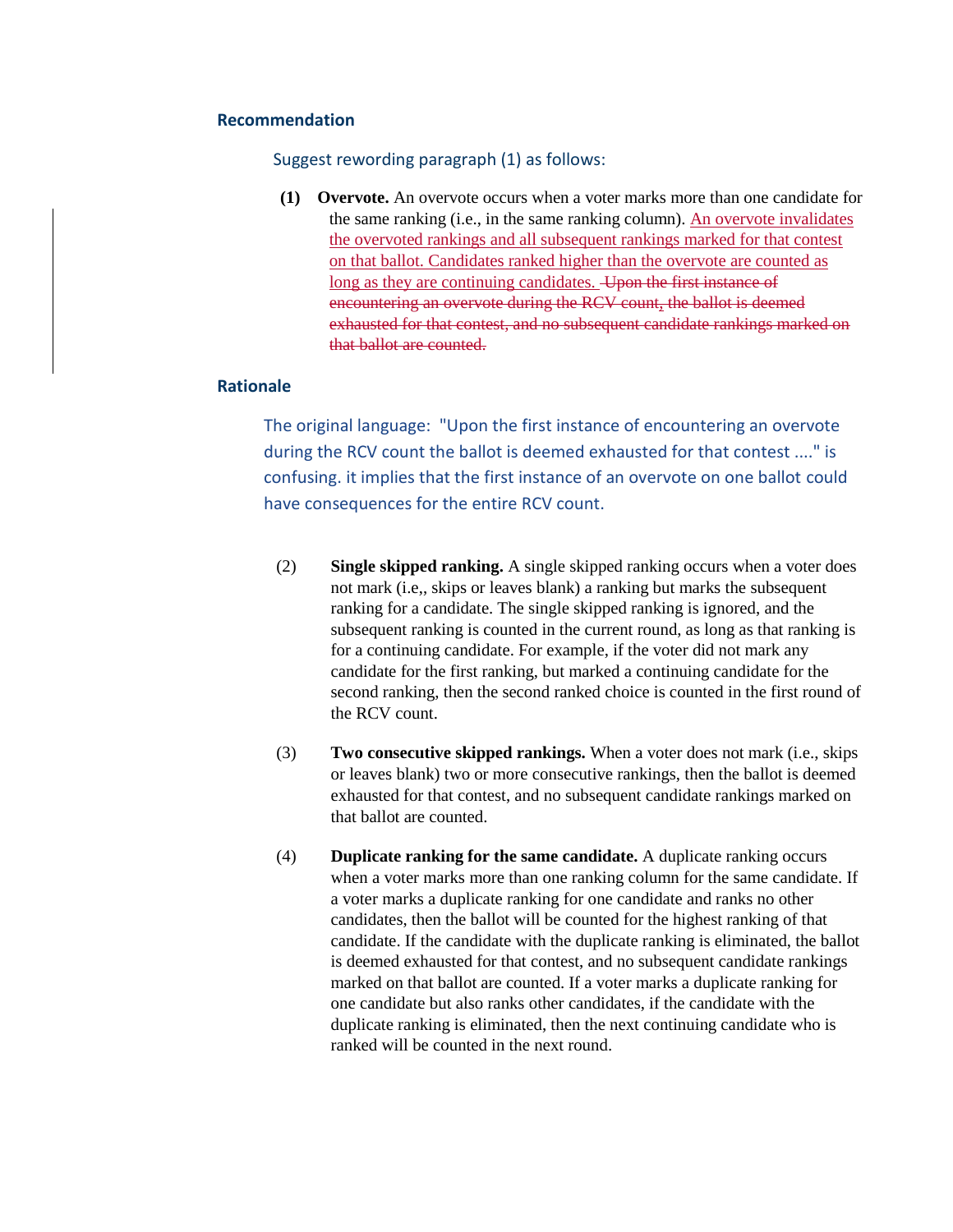#### Reword this section as follows:

**(4) Duplicate ranking for the same candidate.** A duplicate ranking occurs when a voter marks more than one ranking column for the same candidate. (i) If a voter marks a duplicate ranking for one candidate and ranks no other candidates, then the ballot will be counted for the highest ranking of that candidate. If the candidate with the duplicate ranking is defeatedeliminated, the ballot is deemed exhausted for that contest, and no subsequent candidate rankings marked on that ballot are counted. (ii) If a voter marks a duplicate ranking for one candidate but also ranks other

candidates, if the candidate with the duplicate ranking is defeatedeliminated, then the next continuing candidate who is ranked will be counted in the next round.

- (5) **No ranking for a continuing candidate.** In any round, if a voter has not ranked any continuing candidate, the ballot is deemed exhausted for that contest, and no subsequent candidate rankings marked on that ballot are counted.
- (6) **Ties.** A tie between candidates for the most votes in the final round must be decided by lot and the candidate chosen by lot is defeated. A tie between last-place candidates in any other round must be decided by lot and the candidate chosen by lot is defeated, except that tied candidates who are mathematically impossible to be elected as defined in 21-A M.R.S.A. §723- A, sub-§l, paragraph G, may be defeatedeliminated by batch elimination, as defined in 21-A M.R.S.A, §723-A, sub-§l, paragraph A. The result of the tie resolution must be recorded and relied upon in the event of a recount.
- (7) **Batch elimination.** Batch elimination means the simultaneous defeat of multiple candidates for whom it is mathematically impossible to be elected, as defined in 21-A M.R.S.A. §723-A, sub-§l, paragraph G.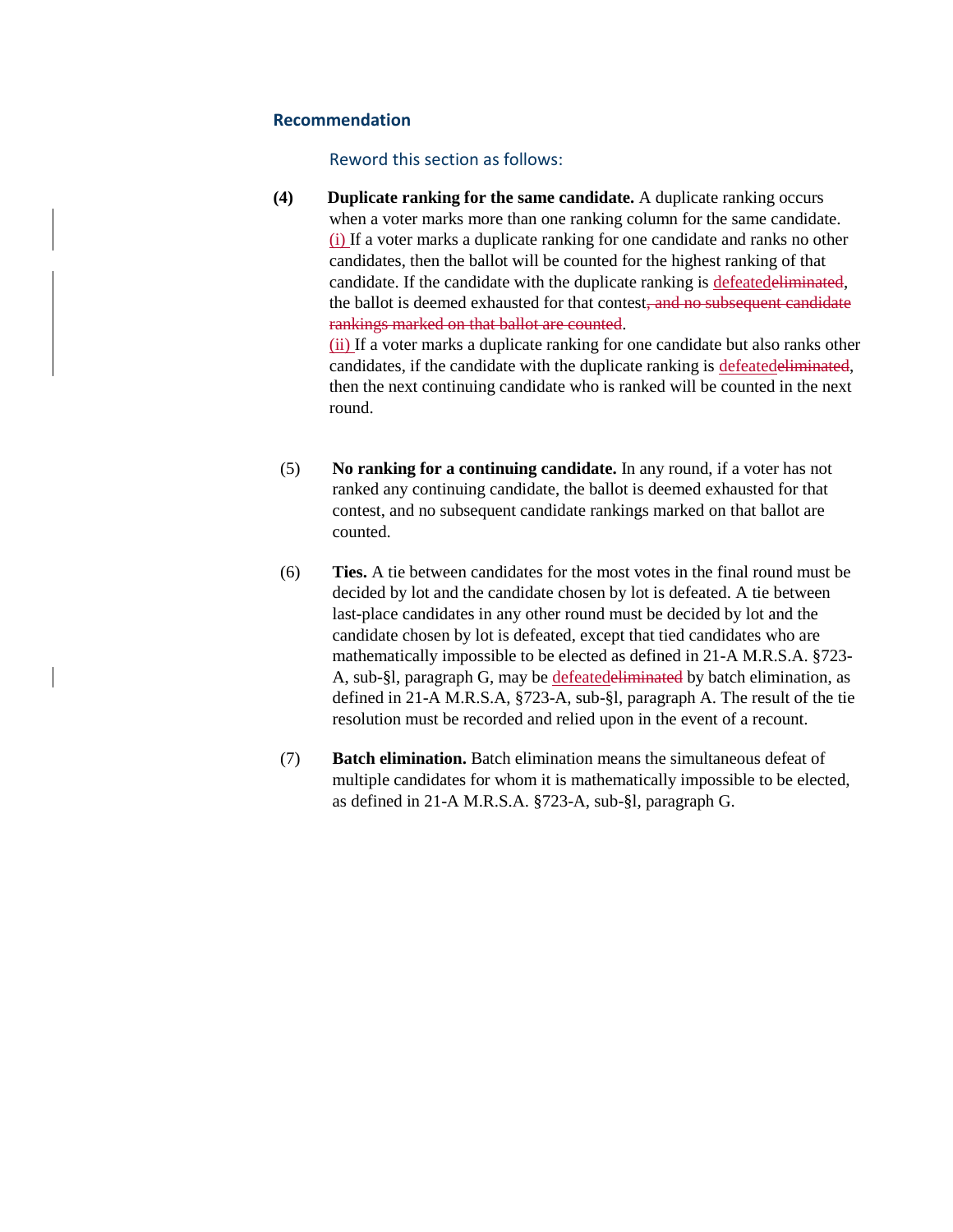#### **SECTION 5, Preparation for Ranked-choice counting.**

**1. Central location for ranked-choice count.** The Secretary of State will select a suitable facility in the Augusta area, in which to securely store the election materials and conduct the RCV count. The space used for storage of ballots and memory devices that contain cast vote records must be secured against access by unauthorized personnel and all access must be logged. The Secretary of State is responsible for security of the storage and counting space.

**2. Retrieval of election materials.** Once the Secretary of State determines that an RCV count is needed for one or more ranked-choice contests, the Secretary of State will notify the Department of Public Safety (DPS) and the affected municipalities that election materials will be retrieved. DPS is responsible for coordinating and supervising the retrieval of the ballots and/or memory devices, as applicable, from the affected municipalities; transportation of these materials to the RCV counting facility; and ensuring the security of these materials while in DPS custody. The Secretary of State will provide transmittal forms to document the chain of custody from the municipality to DPS personnel. Secretary of State personnel at the RCV counting facility will accept and log the materials upon receipt from DPS. Municipalities that used the digital scan tabulators to tabulate their ballots will provide the DPS with all memory devices containing results and cast vote records for the election. The Secretary of State will provide transmittal packaging and tamper-evident seals to be used for memory device transmittal. If any ballots were not scanned by a tabulator, the municipality must seal these ballots in a separate tamperproof container from the fully scanned and counted ballots, and must provide the container of unscanned ballots to DPS along with the memory devices. Municipalities that hand-counted their absentee and election day ballots must provide DPS with all tamper-proof containers used to seal the hand-counted ballots cast in the election.

## **Recommendation**

#### Reword this section as follows:

**Retrieval of election materials.** Once the Secretary of State determines that an RCV count is needed for one or more ranked-choice contests, tThe Secretary of State will notify the Department of Public Safety (DPS) in advance of Election Day that retrieval will commence statewide on the Wednesday after the election. Depending on unofficial results available overnight after the election, and the list of affected municipalities may be reduced. that election materials will be retrieved. SOS will direct DPS to coordinate and supervise is responsible for coordinating and supervising the retrieval of the ballots and/or memory devices, as applicable, from the affected municipalities; transportation of these materials to the RCV counting facility; and ensuring the security of these materials while in DPS custody.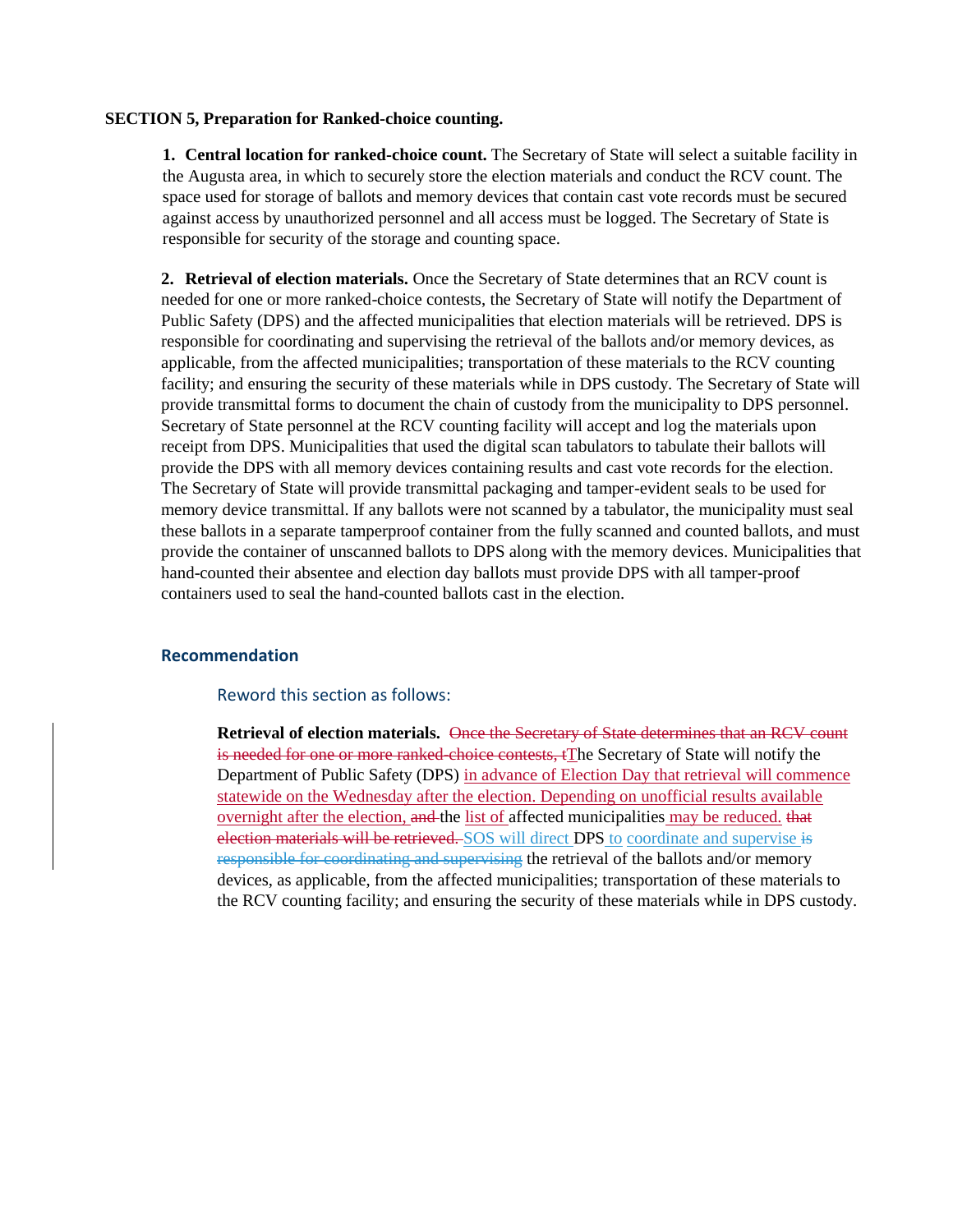## **Rationale**

Elapsed time from Election Day to the time when preliminary results are available to the public is one of the most critical elements affecting public perception of the success of ranked choice voting. The "plan to retrieve" should be the default, not requiring a specific determination by the Secretary of State. In the June primary, retrieval on some scale will be required unless there is a majority winner in EVERY ranked choice contest. We suggest reframing this rule so that the plan goes into effect automatically unless affirmatively canceled by the SOS. DPS should be prepared to begin retrieval the day after the election.

### **Recommendation**

In a perfect world, we would like to see the scanner towns retain a duplicate memory stick containing the results and the cast vote records for the election: one sent to the RCV counting facility; one stored with the paper ballots.

#### **Rationale**

## The rule states that

"Municipalities that used the digital scan tabulators to tabulate their ballots will provide the DPS with **all** memory devices containing results and cast vote records for the election." [Emphasis added.]

We are wondering if provision has been or could be made for the scanner towns to retain duplicate memory sticks. Will results be written on the stick that carried the programming? Do they write over the programming? Do procedures require the town's to keep a redundant stick, or are they using the DS200 itself as the redundant memory. If they are doing the latter, there could be an issue for towns that intend to count municipal elections after counting the state elections. Would this erase the results and cast vote records in the memory of the DS200?

**3. Ranked-choice counting personnel.** The following personnel may participate in the rankedchoice counting process.

A. Supervisor of ranked-choice voting count. The ranked-choice counting rounds will be conducted under the supervision of the Secretary of State, or his or her designee, who is called the RCV Supervisor. The RCV Supervisor will direct and oversee the conduct of the RCV count according to all applicable laws, rules and procedures.

B. Ranked-choice voting assistants. The Secretary of State or RCV Supervisor will designate the necessary number of Department staff to act as RCV Assistants. If additional personnel are needed, the Secretary of State may designate municipal election officials or UOCAVA election officials to act as RCV Assistants.

C. Security personnel. The Secretary of State may use law enforcement personnel from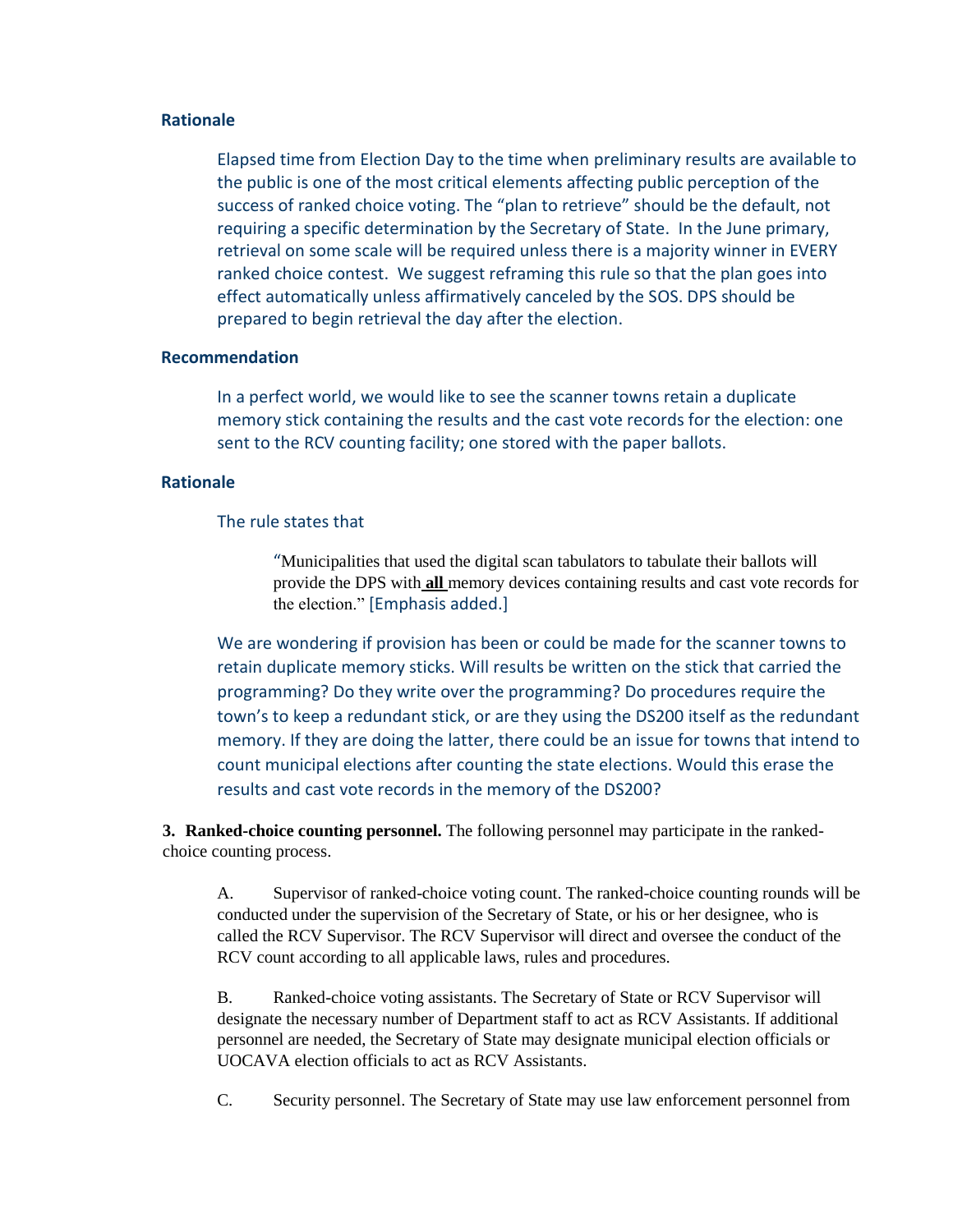the Department's Office of Investigations to receive the election materials from the DPS personnel and secure the materials at the RCV counting facility.

D. Vendor support staff. The Secretary of State may authorize support staff from the voting system vendor to be present during the ranked-choice voting count to assist rankedchoice counting personnel with using the software and hardware necessary to complete the count,

E. Additional staff. The Secretary of State and the Department's legal counsel may assist with the RCV count as needed,

**4. Notice of public proceeding.** The RCV count is a public proceeding, and members of the media and the general public may attend, to the extent the space allows, The Secretary of State will provide notice to the public regarding the RCV count for each contest, including information about scheduling. Depending on the number of municipalities in the district for the particular contest that is subject to an RCV count, the RCV count will not be scheduled to begin until the memory devices and ballots from the majority of municipalities in the district have been delivered to the RCV counting facility, so that the RCV count can proceed in an orderly and efficient manner. A municipality's memory devices or hand-count ballots will not be processed until the Secretary of State has received the municipality's election return, which includes the first-place choices for all ranked-choice and non-ranked-choice contests, and the total ballots cast for the municipality,

#### **Recommendation**

#### Reword this section as follows:

**Notice of public proceeding.** The RCV count is a public proceeding, and members of the media and the general public may attend, to the extent the space allows. $\frac{1}{2}$  The RCV count will begin no later than the Monday after the election. The Secretary of State will provide notice to the public regarding the RCV count for each contest, including information about scheduling of the contests, on the Wednesday after the election. Depending on the number of municipalities in the district for the particular contest that is subject to an RCV count, the RCV count will not be scheduled to begin until the memory devices and ballots from the majority of municipalities in the district have been delivered to the RCV counting facility, so that the RCV count can proceed in an orderly and efficient manner. A municipality's memory devices or hand-count ballots will not be processed until the Secretary of State has received the municipality's election return, which includes the first-place choices for all ranked-choice and non-ranked-choice contests, and the total ballots cast for the municipality,

## **Rationale**

Waiting for a majority of municipalities to report before even scheduling the RCV count is an extremely high threshold to meet before starting. Since a large number of municipalities comprise only a small percentage of the total ballots, we may find ourselves held up a long time for no more than 2 or 3% of the ballots. If this part of the rule is retained, we strongly suggest using an estimated percentage of ballots as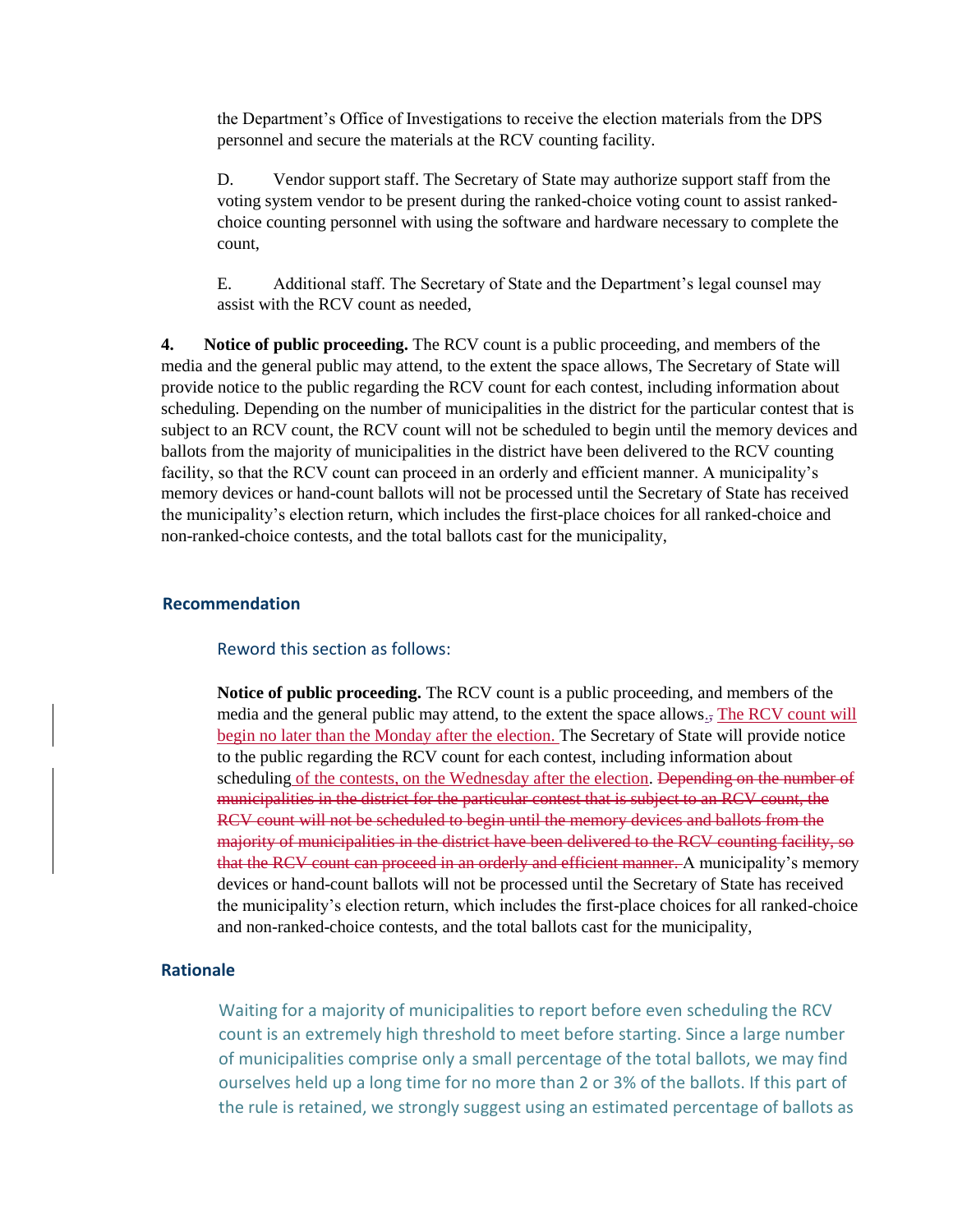the trigger, instead of what is presented here.

However, the sequential organization of this plan, we believe, creates unnecessary delay in providing information to the public about the outcome of the election.

This is needlessly protracted. Experience from other jurisdictions provides clear evidence that, while there is a public interest benefit to providing an authoritative official result, that benefit has a trade-off against waiting too long to provide something. We seek a rule here that allows for an orderly and efficient process, while at the same time, providing the public with a sense of forward progress. We suggest beginning the RCV count on the Friday or Monday after Election Day without reference to how many towns or what percentage of ballots have been retrieved.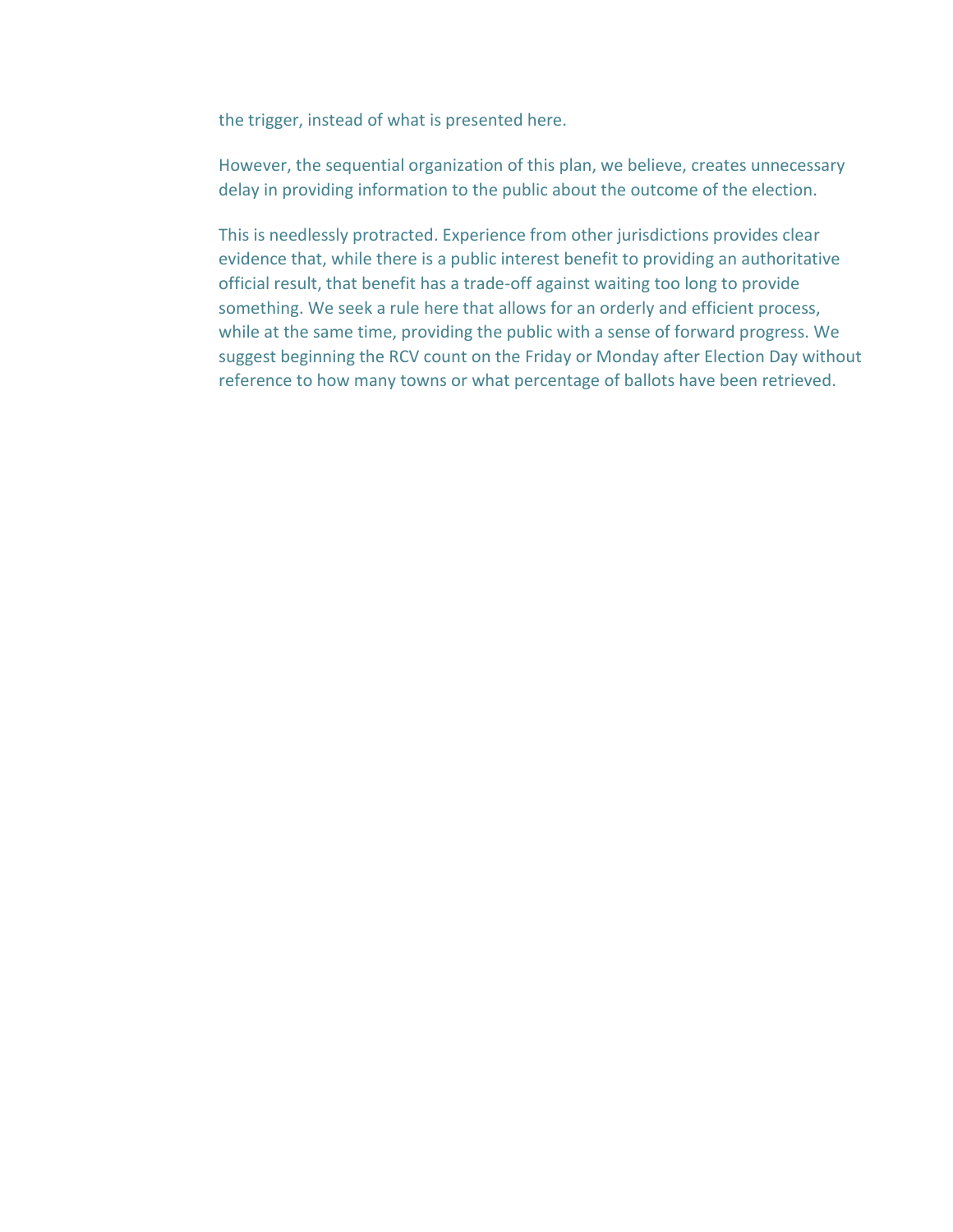#### **SECTION 6. Process for Ranked-choice counting.**

1. **Security of the ranked-choice counting area.** There will be a guardrail enclosure set up to separate the ranked-choice counting area from the public viewing area at the RCV counting facility. Only the ranked-choice counting personnel designated in Section 5 of this rule will be allowed inside the guardrail enclosure. All persons allowed inside the guardrail must sign in each day, on a form provided by the Secretary of State. Candidates, media and members of the general public must remain outside the guardrail area. Only limited conversation will be permitted in the RCV counting facility. Cell phones must be silenced during the count and may be used within the guardrail area only by the ranked-choice counting personnel as needed to conduct the process. Any person who causes a disruption of the RCV count may be removed from the room, at the discretion of the RCV Supervisor.

2. **Inspection of Materials.** Prior to opening tamper-proof containers of ballots that were handcounted on election night, or sealed packages containing memory devices for ballots that were machine tabulated on election night, the ranked-choice counting personnel will inspect each container or package to document whether it was properly sealed. As each container or package is opened and ballots or memory devices are removed and processed, personnel will complete a tracking log. After processing is complete, the materials will be resealed in the containers or delivery packages and stored until after any recount period has passed. Ballots will be returned to the municipality of origin, while memory devices will be delivered to the Elections Division for coding the next election.

**3. Processing of ballots and memory devices.** The following activities may be conducted simultaneously or consecutively, depending on the number of ranked-choice counting personnel available.

- A. **Hand-counted ballots.** Tamper-proof containers of ballots that were hand- counted on election night will be unsealed and scanned through a tabulating device in order to obtain electronic results and cast vote records. RCV Assistants will be assigned to unseal the tamper-proof containers of hand- counted ballots, remove the ballots related to the ranked-choice contest(s) to be counted, and prepare them for scanning. This will be done on a municipality- by-municipality basis, and an RCV assistant will record the date and time when each municipality's ballots were scanned. Once the ballots have been scanned, the ballots will be resealed in the tamper-proof containers from that municipality and stored until after any recount period has passed. On a periodic basis, the memory devices from the hand-count ballot scanning will be uploaded into the election results reporting program,
- B. **Machine-tabulated ballots.** Packages containing memory devices from municipalities whose ballots were machine-tabulated on election night will be unsealed and the contents uploaded into the election results reporting program. RCV Assistants will be assigned to perform this task. This will be done on a municipalityby-municipality basis, and an RCV assistant will record the date and time when the memory devices for each municipality were uploaded. Once all memory devices for a municipality have been uploaded into the election results reporting program, the memory devices will be resealed in the delivery packages from that municipality and stored until after any recount period has passed.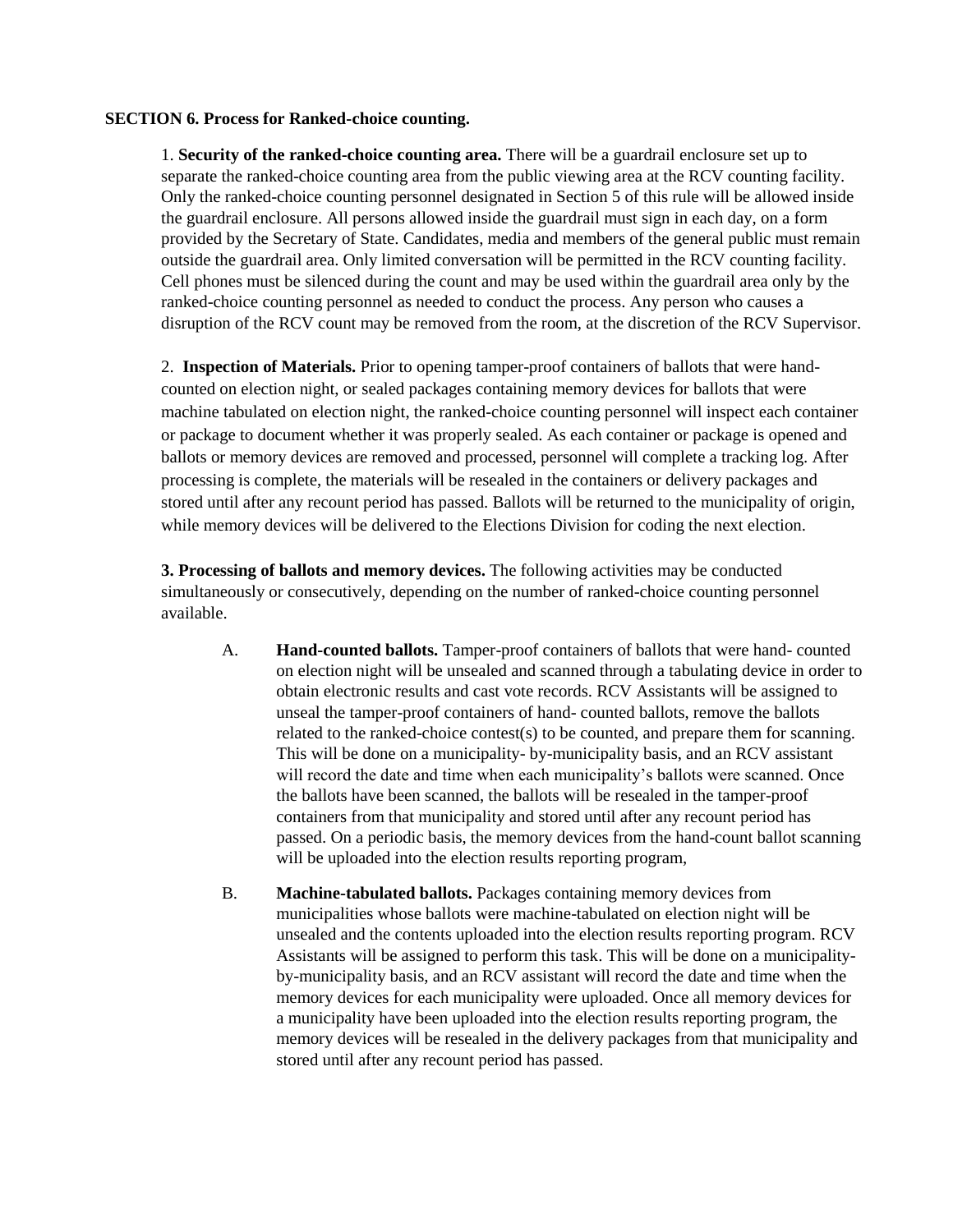An additional rule should specify the method for tabulating results obtained from ballots that, for whatever reason, could not be included in the machine tabulation and/or count using the votermarked original ballot.

#### **Rationale**

We are wondering about the proposed handling for those few loose ballots from machine-count towns that could not be scanned by the municipality. These ballots will be transported to the central location for the RCV count.

C. **Hardware and software.** The Secretary of State will use hardware and software compatible with the current tabulating system for performing the RCV count. Precinct tabulators or high-speed tabulators used for scanning the hand- counted ballots will be non-networked devices and will not be connected to the internet or employ any wireless technology. The computers used for the election results reporting program will be a self-contained, single-purpose, hard-wired network and will not be connected to the internet or employ any wireless technology. The Secretary of State will procure a software utility or algorithm that incorporates the ranked-choice vote counting requirements as described in Section 4, subsection 2 of these rules. The RCV counting utility will utilize the cast vote records and apply the ranked choice counting requirements to complete the rounds of the RCV count and reach a majority winner.

## **Recommendation**

**1.** …. the cast vote records and apply the ranked choice counting requirements to complete the rounds of the RCV count and reach a winning candidate resultmajority winner.

#### **Rationale**

#### As previously stated.

**D. Quality control reports.** As each municipality's results are uploaded into the election results reporting program, the RCV Supervisor or an RCV Assistant will generate a report of the total ballots cast to compare with the total ballots cast figure reported by the municipality based on the election night count. This comparison will be used to verify that all results from election night for each municipality have been uploaded or all hand-count ballots have been scanned and results uploaded.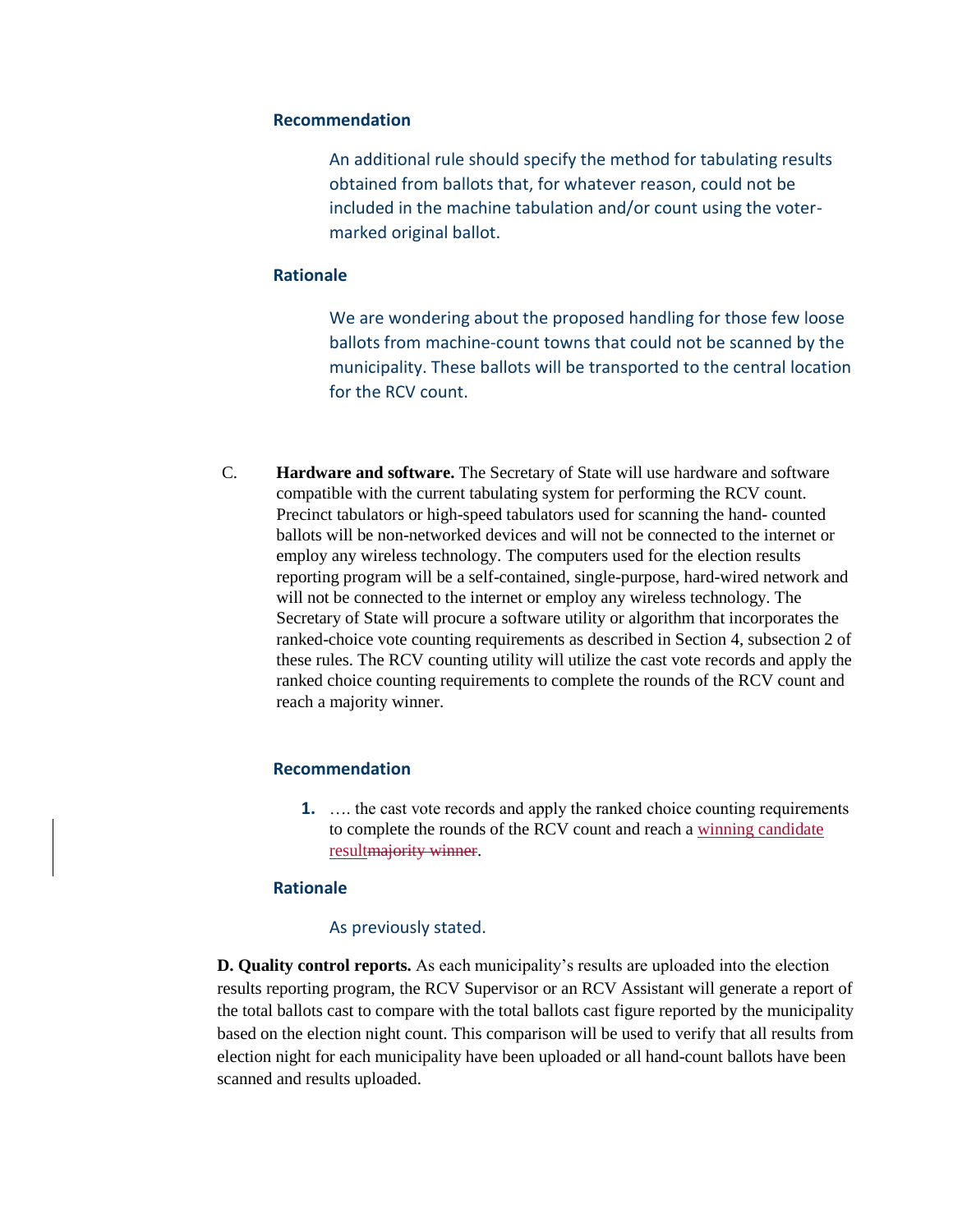Quality control reports should be made public at the end of each day during the RCV count and should be posted online at the Secretary of State's web site. The report would show:

- the number of towns that have returned attested copies and their ballot total
- the number of towns that have returned memory sticks or ballots
- the towns and ballots that have been loaded per contest
- the towns and ballots that are outstanding

4. **Ranked-choice vote reporting.** After all the results from each ranked-choice voting election are uploaded and verified in the^election results reporting program, the RCV Supervisor will initiate the RCV counting utility. Reports will be generated to document the round-by-round results as well as the final majority winner. The Secretary of State will report the statewide ranked-choice result to the Governor and will publish the results on the Department's public website, as soon as possible after completing the RCV count.

## **Recommendation**

## Reword this section as follows:

- 1. As soon as approximately half of the ballots for any contest have been After all the results from each ranked-choice voting election are uploaded and verified in the relection results reporting program, but no later than Monday after Election Day, the RCV Supervisor will initiate the RCV counting utility. Preliminary Rreports will be generated daily to document the round-by-round results based on partial returns. After all the results from each ranked choice voting election are uploaded and verified, the RCV Supervisor will run the counting utility one last time, generating and publishing round-by-round results as well as the winning candidate results in the final round final majority winner. The Secretary of State will report the statewide ranked-choice result to the Governor and will publish the results on the Department's public website, as soon as possible after completing the RCV count.
- **2.** Add: At the same time that final results are posted on the Department's public website, the aggregated cast vote record by contest will also be posted as an accessible digital file on the Department's public .website

# **Rationale**

Best practice and experience from other jurisdictions tell us that waiting until results are complete and official before running the counting utility undermines voter confidence and trust in the process. The elapsed time between Election Day and providing some results is one of the critical factors to maintaining voter engagement and trust in the process.